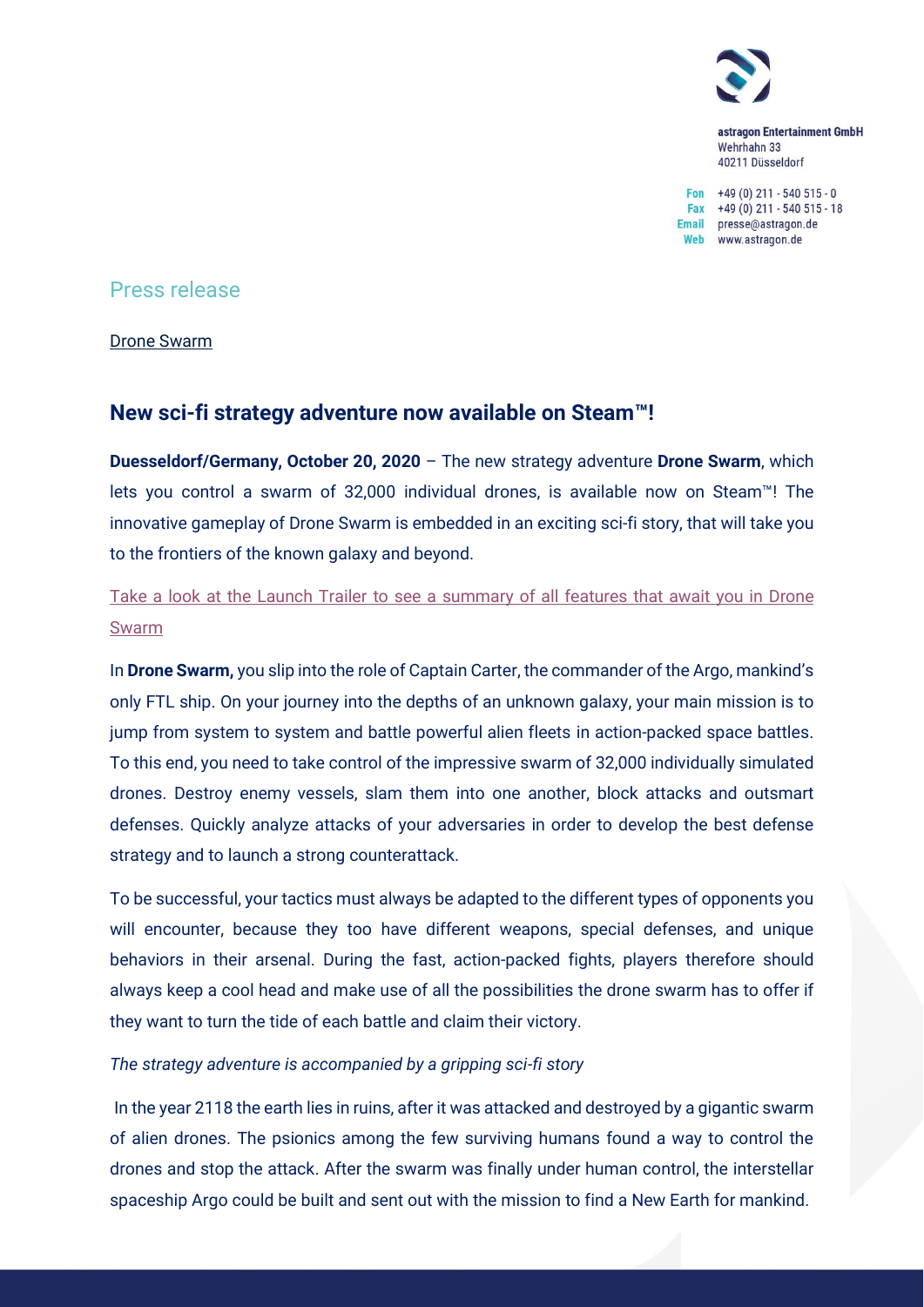The universe and story of **Drone Swarm** is a result of a collaboration between studio 451 Media from New York and the game's developer, stillalive studios. 451 Media, co-founded by star director Michael Bay, will publish **Drone Swarm** comics that tell the prequel to the space adventure.

Next to a unique space soundtrack, English and German voiceovers contribute to the very special atmosphere of **Drone Swarm,** that will take all players on a journey far beyond the stars. Subtitles are also available in a total of 13 languages.

**Drone Swarm** will be released digitally at Steam™ today. The **Standard Edition** will cost 19.99 Euro/24.99 USD/17.99 GBP and the Deluxe Edition 24.99 Euro/29.99 USD/22.49 GBP. The **Deluxe Edition** provides next to the base game additional digital content such as the first issue of the official comic by 451 Media, two additional weapon upgrades for your mothership and a soundtrack exclusively composed for **Drone Swarm**. Next to the main theme, this soundtrack includes 23 tracks that manage to perfectly capture the atmosphere of the exceptional space adventure that is Drone Swarm.

On the occasion of astragon's website revamp there will be a special offer for all **Drone Swarm** fans: Until the 28th of October 2020 the **Deluxe Edition** can be ordered at the discounted price of 19.99 Euro/24.99 USD/17.99 GBP on [astragon.com](https://www.astragon.com/drone-swarm/pc/deluxe-edition)

# **For more information about Drone Swarm visit:**

**[Website](https://www.droneswarmgame.com/)** [Facebook](https://www.facebook.com/DroneSwarmGame/) **[Twitter](https://twitter.com/DroneSwarmGame) [Instagram](https://www.instagram.com/DroneSwarmGame/) [Discord](https://discordapp.com/invite/mQJ3uWU) [Steam](https://store.steampowered.com/app/401760/Drone_Swarm/)** 

© 2020 astragon Entertainment GmbH and stillalive studios GmbH. © 2020 451 Media Group LLC. Published and distributed by astragon Entertainment GmbH. Developed by stillalive studios GmbH. Drone Swarm® is a registered trademark of stillalive studios. astragon, astragon Entertainment and its logos are trademarks or registered trademarks of astragon Entertainment GmbH. 451 Media® is a registered trademark of 451 Media Group LLC. All rights reserved. All other names, trademarks and logos are property of their respective owners.

## **Press contact:**

\_\_\_\_\_\_\_\_\_\_\_\_\_\_\_\_\_\_\_

### **Maik Flade**

*Junior PR Manager phone:* +49 (0) 211 – 540 515 - 60 *email:* [m.flade@astragon.de](mailto:m.flade@astragon.de)